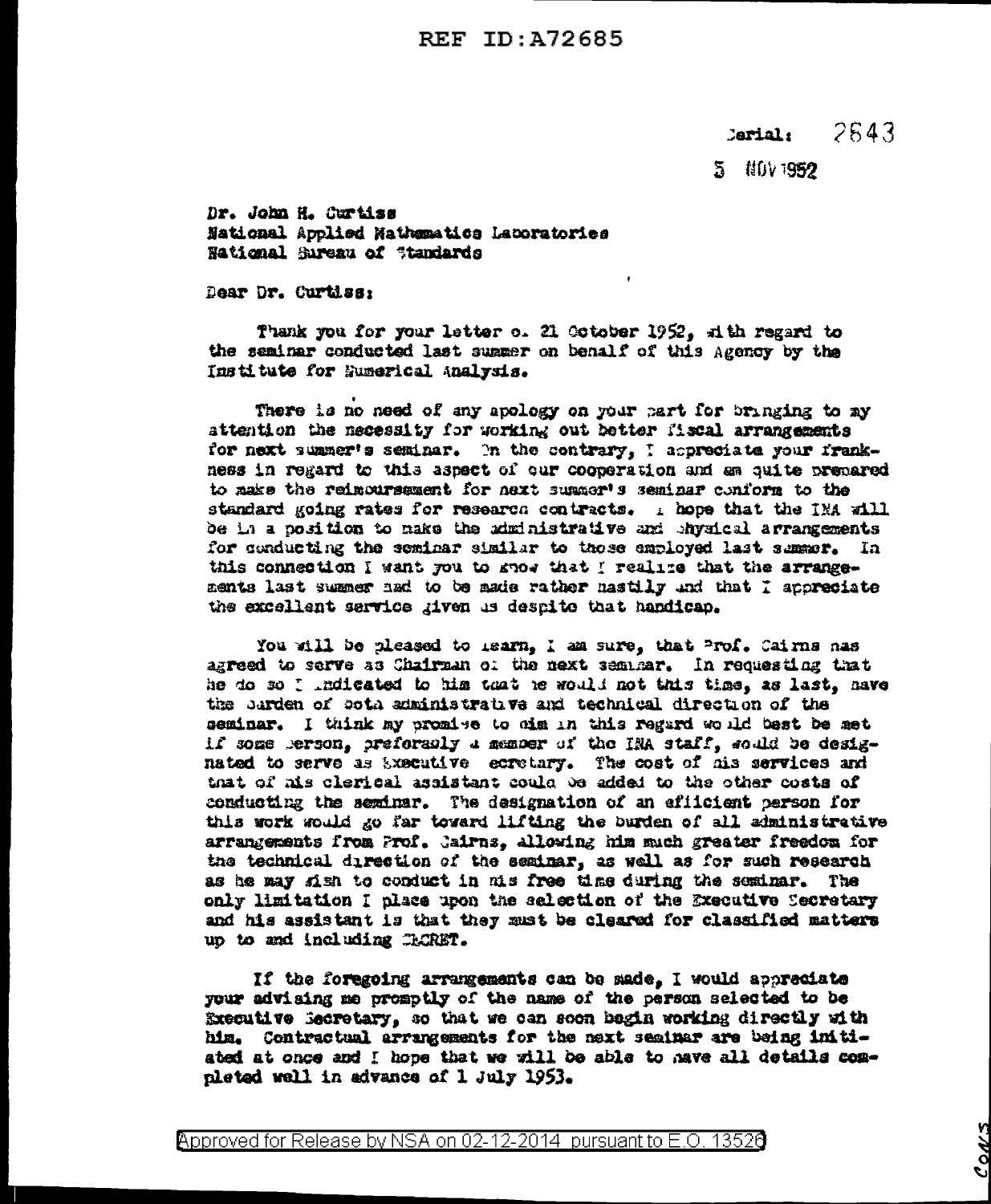٠

## Serial: 2643

I am thad to learn that the custody of classified documents med in connection with the last seminar will give you little trouble. The possibility of their destruction by fire is not serious, as cunlicates exist. The campus police protection of the ouilding, as indicated in your letter. is adequate for security purposes.

In closing. I wish to thank you and your associates at IRA and .OLA for the fine cooperation extended in connection with the last seminar and to say that, rith your continued cooperation. I am looking forward with enthusiasm to an even better seminar next summer.

## Sincerely.

enti Tapa Contro PALPH J. LAVINE Major General, US Army Mirector, traed forces lectrity Agency Originated by. H.H.Campaigne/wlm/28 Oct 52  $4G$  $cc -$ 

Revised by  $N$ . F. Friedman/eby/4 Nov 52  $C/S$ CONS  $R/D$  (2)

 $M/R$ : This is in answer to a letter from Dr. Curtiss, dated 22 October 52. It is intended to repeat the summer seminar, SCAMP, at the Institute for Numerical Analysis in Los Angeles, contractual details are yet to be settled.

H. H. Campaigne/Ext. 50256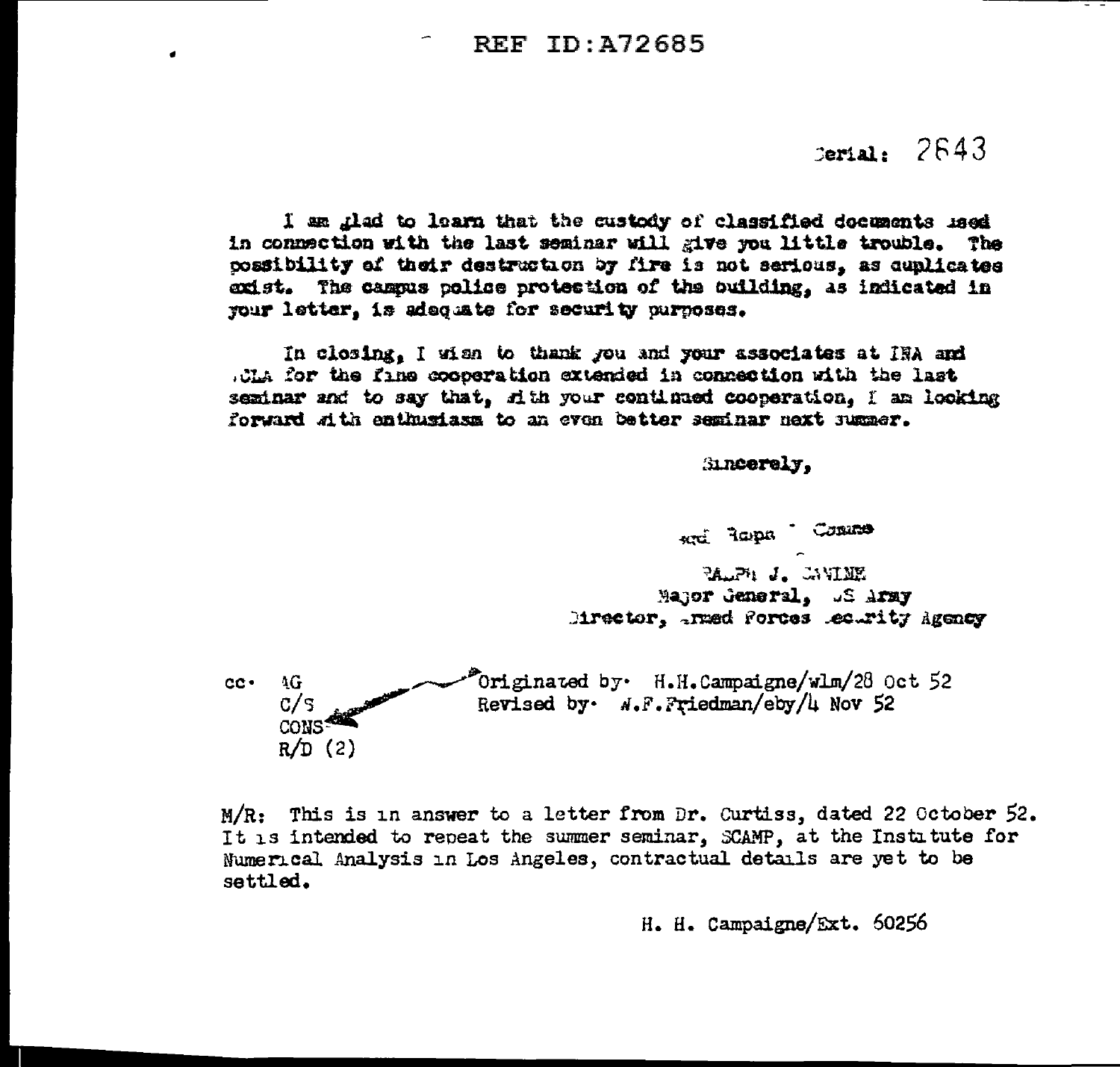REF ID:A72685 ~

U. S. DEPARTMENT OF OOMMERCE National Bureau of Standards Washington 25

Refer to File

 $\mathbb{Z}_{\mathbb{Z}}$ 

n.o

Major General Ralph J. Canine Director, Armed Forces Security Agency 3801 Nebraska Avenue Washington, D. C.

Dear General Canine:

*!*  j!'

Your letter of 15 October 1952 regarding the seminar in mathematics conducted by the Institute for Nemerical Analysis during the summer is at bani.

Regarding the storage of some classified documents used in the seminar in a safe-file at the Institute during the winter, this arrangement is certainly in no way awkward to us, and I am happy to give my approval of the present arrangement;.

However I feel that it is my duty to warn you that the building at present housing the Institute for Numerical Analysis is a temporary wooden building. It is under the continuous protection of the campus police force of UCLA, but there is always the danger of a fire in such a building which might damage these documents.

I hardly need to tell you that we are all very happy with your appraisal of the seminar. With regard to the repetition of the seminar, or any continuation of the project, we are interested in the work and would like to find a way to continue it. However it seems important to invite your attention to the fact that financial arrangements in the future will have to be handled in a somewhat different way. The sendnar last summer was conducted on an experimental. basis, and as a special service to your agency and the Office *ot* Naval Research. Under those circumstances it was possible to make temporary use of a rather extraordinary mutual-benefit contract which exists between the National Bureau of Standards andtuela, wand which teatries on the part of UCLA avvery low overhead charge - 5%. The purpose of this contract was to enable the National Bureau of Standards to obtain the occasional services of foreign scientists and others who for